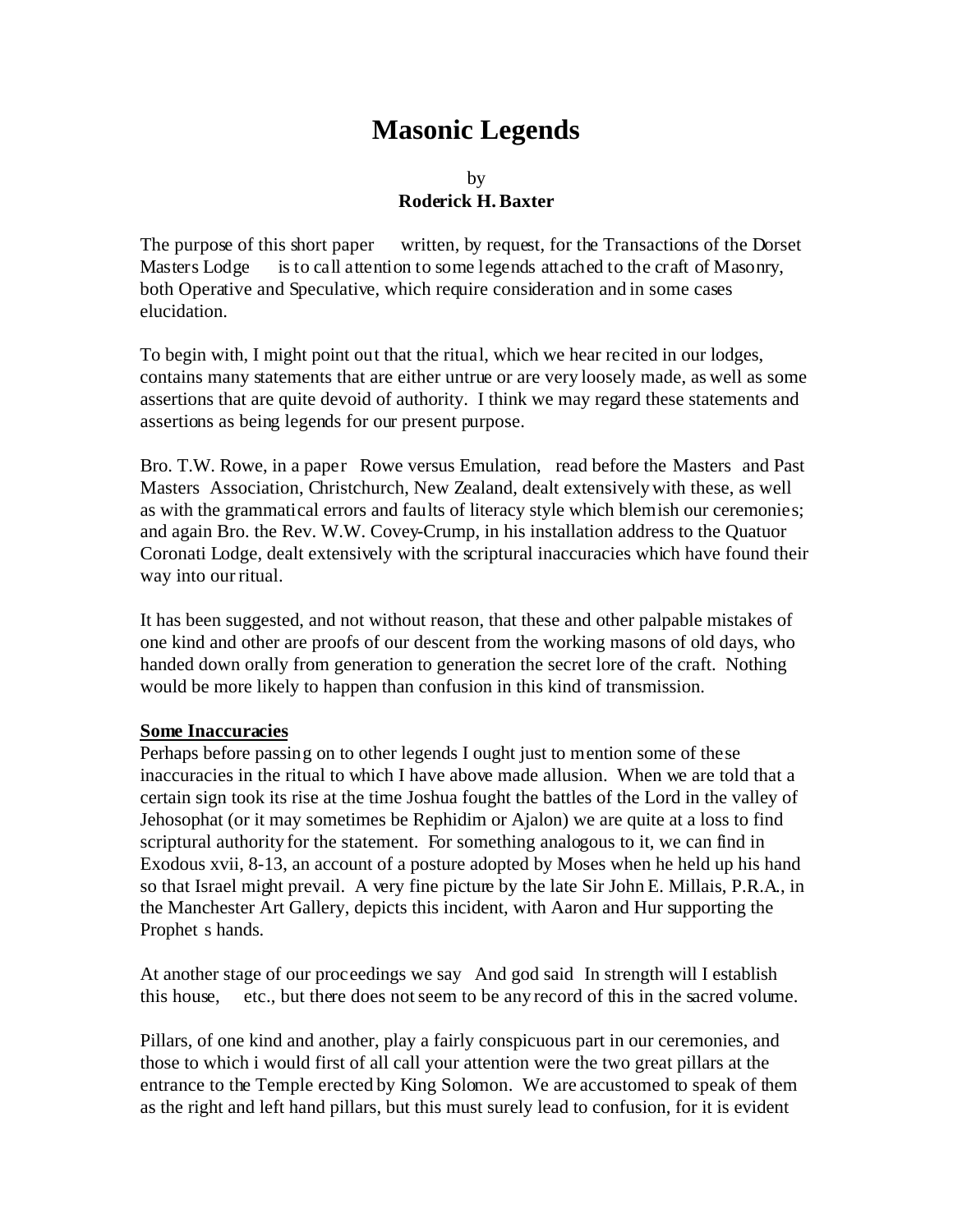that everything depends on the point of view. Fortunately, we can dispel the difficulty for we read in II Chron. Iv, 10. And he set the sea on the right side of East end, over against the south. As the entrance to the Temple was at the East end, over against the South. As the entrance to the Temple was at the East end, the positions of the pillars is thus clearly defined, and actually they are exactly opposite to the common acceptance. I believe the credit of having solved this problem belongs to Bro. J.T. Thorp, of Leicester, the able editor of the Transactions of the Lodge of Research, No. 2429.

As to these pillars there is no authority for saying that they were formed hollow to serve as archives for Masonry, not that they were a memorial of the miraculous pillars of fire and cloud that attended the Israelites in their wanderings. Nor, again, is there any mention in the Scriptures of these pillars being adorned with balls. And as to these balls having maps of the terrestrial and celestial globes, we can only say that to the best of our knowledge map-drawing was invented by Anaximander of Miletus, in the sixth century B.C.; even if Solomon did use maps centuries before they were known, he displayed a wonderful lack of wisdom in exhibiting them on pillars, which, at the lowest computation, must have been at least twenty-seven feet in height !

## **The Old Charges**

In a wonderful series of old MSS. known by the title of Old Charges we have, amongst other things, a kind of history of the craft or story of the gild which is commonly called the Legend of the Craft. These old documents, which date from about the end of the fourteenth century, so far as transcription is concerned, but are necessarily of a much older origin, have been described as the title deeds of our fraternity, furnishing the necessary proofs of our antiquity. I cannot do better than give you a modernised transcript of my own for this legend, merely premising that it has been compiled, not from one MS. only, but has been made to embody the essentials of the whole series. It runs something in the following manner:--

Good Brethren and Fellows, our purpose is to tell you how and in what manner this worthy Craft of Masonry was first begun, and afterwards how it was mentioned and cherished by Kings and Princes and many other worshipful men; and to those that are here we shall declare the charges that every Freemason should keep. For the science of Masonry is a virtuous Craft, and well worthy to be kept, being one of the seven liberal arts and sciences which are as follow. The first is Grammar, which teaches man to speak and write correctly. The second is Rhetoric, which teaches man to speak in subtle terms. The third is Logic, which teaches man to discern truth from falsehood. The fourth is Arithmetic, which teaches man to reckon and count all numbers. The fifth is Geometry, which teaches man to mete and measure the earth and all manner of things and Masonry is of this science. The sixth is Music, which teaches man the craft of song and sweet sounds, and the seventh is Astronomy, which teaches man to know the course of the sun, moon and stars.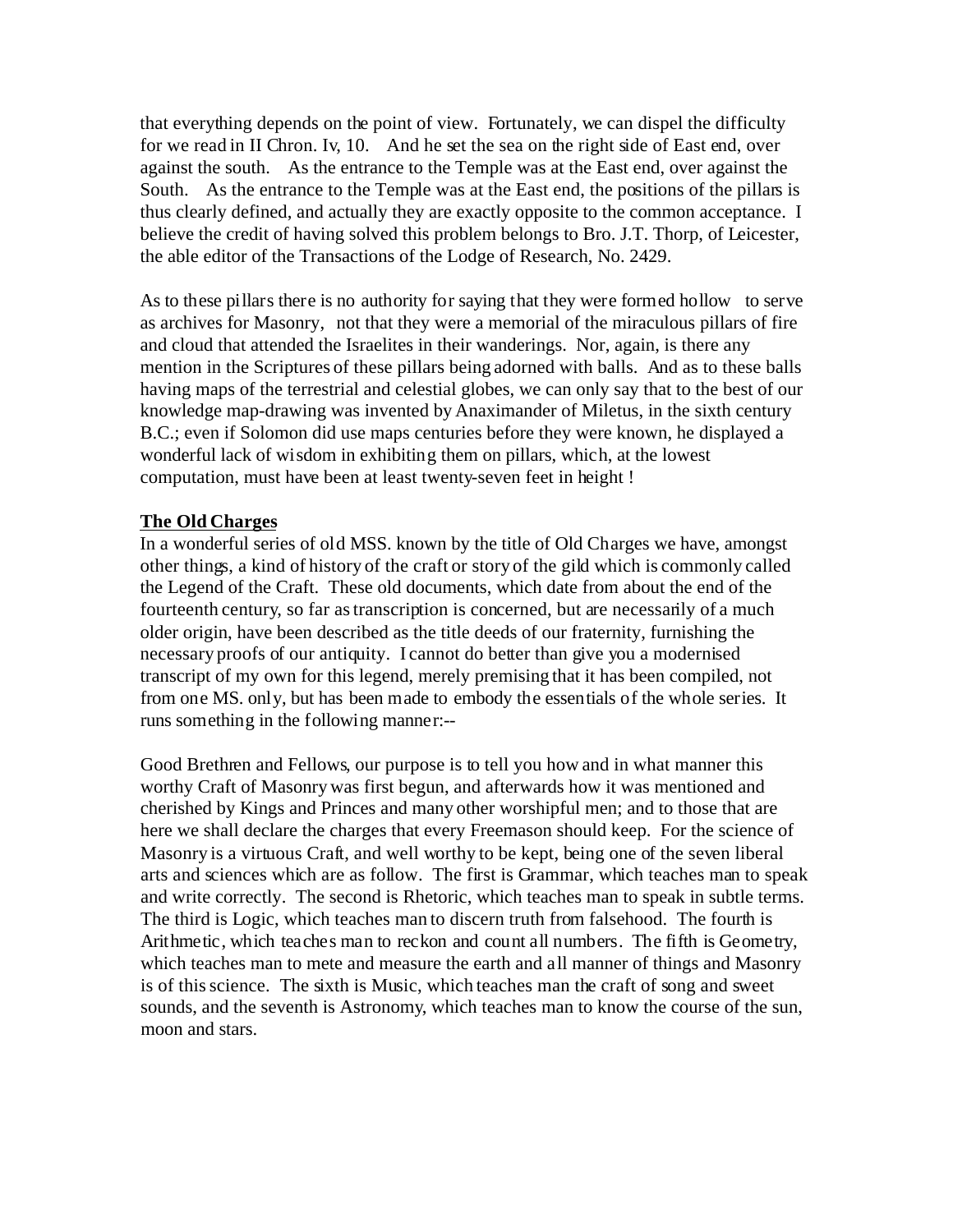Thus it may be proved that all the sciences of the world are grounded on the science of Geometry, for there is no trade or craft which does not work by mete or measure, nor does man buy or sell anything except by weight or measure, and especially do ploughmen and tillers of the soil work by the science of Geometry. None of the other sciences can enable man to carry on his trade or craft in such a way, wherefore we argue that Geometry is the worthiest of all sciences.

We shall now tell you how this science was begun. According to the fourth chapter of Genesis, before Noah s flood, there was a man called Lamech who had two wives, one called Ada and the other Zillah. The first wife Ada bore him two sons, Jabal and Jubal, and the second wife Zillah bore him a son and a daughter, tubal-Cain and Naamah. These four children found the beginning of all the crafts in the world. Jabel, the eldest son, found the craft of Geometry, and he was the first person to divide lands and flocks of sheep and lambs, and he was also the first to build a house of wood and stone. Jubal found the craft of Music, Tubal-Cain the craft of the Smith and Naamah the craft of Weaving. Now these children knew that God would take vengeance upon the earth, either by fire or water, and in order that their discoveries might be preserved to future generations they wrote them upon two pillars of stone; on of marble, which would not burn in fire, and the other of lattress, which would not drown in water. After the destruction of the world by flood, Hermes, who has been called the Father of Wise Men, found one of the pillars and taught the sciences written thereon to other men. At the building of the Tower of Babel, masonry was in great repute, and Nimrod, the King of Babylon, was himself a Mason and a lover of the craft, so that when Nineveh and other cities of the East were about to be built, he sent thither three score masons at the request of his cousin, the King of Nineveh, and when they went forth he gave them a Charge in this manner: -- That they should love each other truly, in order that no discredit should fall on him for sending them, and he also gave them a charge concerning their science. These were the first Masons who ever received any charge. At a later date when Abraham, with his wife Sarah, went into Egypt he taught the seven sciences to the Egyptians, and he had a worthy scholar called Euclid, who made profitable use of his instructions. In these times it happen ed that many Lords and other great men of the realm had so many sons, some by their wives and some by other ladies, for that is a hot country and plenteous of generation, that they had not sufficient means to maintain them.

So the King of the Country called a Council together and caused a parliament to be held to ascertain if any scheme could be devised to remove the difficulty. After full consideration they issued a proclamation that if anyone could inform them of any cunning art or science which would be of any avail he should be richly rewarded. Euclid, therefore, came before the King and his Council and offered, on condition of being appointed by commission to rule over them, to teach their sons the seven liberal sciences. The commission having been granted, Euclid took these Nobles sons and instructed them in the science of Geometry and how to apply the knowledge to all manner of worthy works, such as the building of castles, churches, manors, towns and houses, and he gave them Charges similar to those which Nimrod had given in Babylon, with the addition of others which would take us too long to describe; and he made them swear a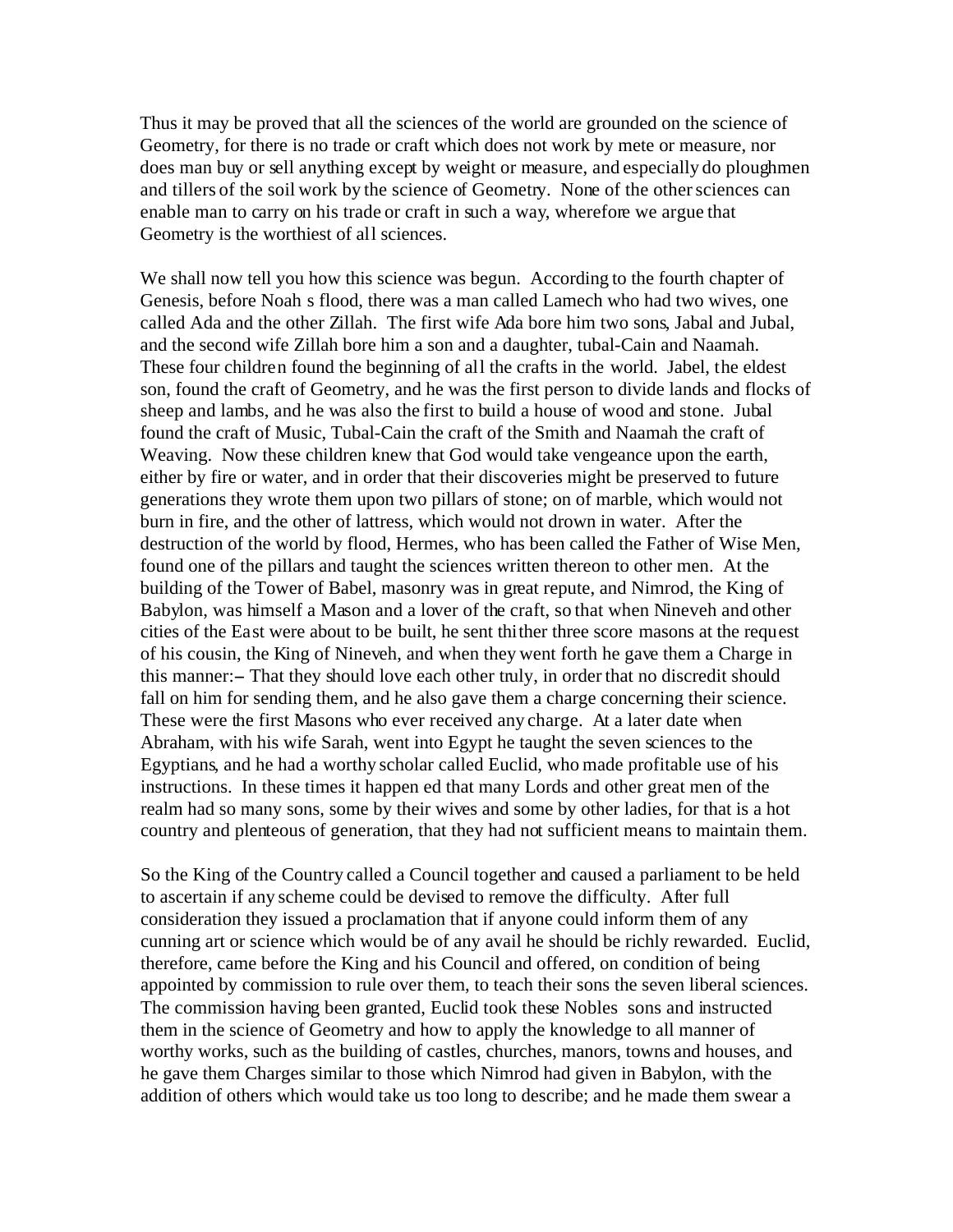great oath, which men used at that time and gave them reasonable wages that they might live honestly. And he also arranged that they should assemble annually in order that they might take counsel together and settle any points in dispute, and how best generally to advance the interest of the craft.

Long afterwards, when the Children of Israel were come into the Land of Behest, which we now call Canaan, King David began to build the Temple of the Lord, and he loved Masons well and gave them Charges as Euclid had done in Egypt. And after the death of David, his son Solomon completed the temple which his father had begun, and he sent for masons into divers towns and countries, and gathered together twenty-four thousand men, of whom one thousand were ordained to be governors of work. And there was a King of another country whose name was Hiram, and he loved King David well and gave him timber for his work, and he had a son name Aymon, who was a master of Geometry and chief of all Masons and of all graven and carved work belonging to the Temple, as related in the First Book of Kings.

Skilful craftsmen walked abroad in different countries, some to learn more science and others to spread the knowledge they had already gained, and it happened that there was a curious craftsman named Naymus Graecus who had been at the building of King Solomon s Temple, and he went int France and there taught the craft to Charles Martel, who afterwards became King of that country. Charles took upon himself the charges of a mason, and for the love he bore to masons he set many of them to work and gave them good wages and ordained for them an annual assembly as previously related for masons in Egypt.

England at that time stood void of any charge of Masonry, but when St. Amphibal came out of France he converted St. Alban to Christianity. The King of England at that time was a pagan, and he walled the town of Veralum, which is now called St. Albans, round about, and St. Alban, who was a worthy Knight, was chief steward to the King, and had the government of the realm and also the making of all walls, towers and other works, and he loved masons well and cherished them much and made their pay right good, considering the times, for he gave them thirty pence a week with three-pence a day for their noon-findings, for at that time a mason took but a penny a day and his meat, and he gave them charges which St. Amphibal had taught him and they differ but little from the charges in use at this day. Soon after the death of St. Alban grievous wars disturbed the realm and the good order of Masonry was destroyed, until the time of King Athelstane, who brought the land to rest and peach and erected many abbeys, castles, and other buildings, and he had a son called Edwin, who loved Masons even more than his father did, and was a great practiser of Geometry and communed much with Masons, and he was afterwards made a Mason himself, and he obtained from the King, his father, a charter that they might hold every year an assembly wheresoever they wished within the realm, that they might correct any faults, errors, or trespasses concerning their craft. Edwin himself presided over a great assembly of Masons at York, and he there made Masons, and he ordered all who had any writing concerning masonry to produce them, when some were found to be in Latin, some in Greek, sone in French and some in other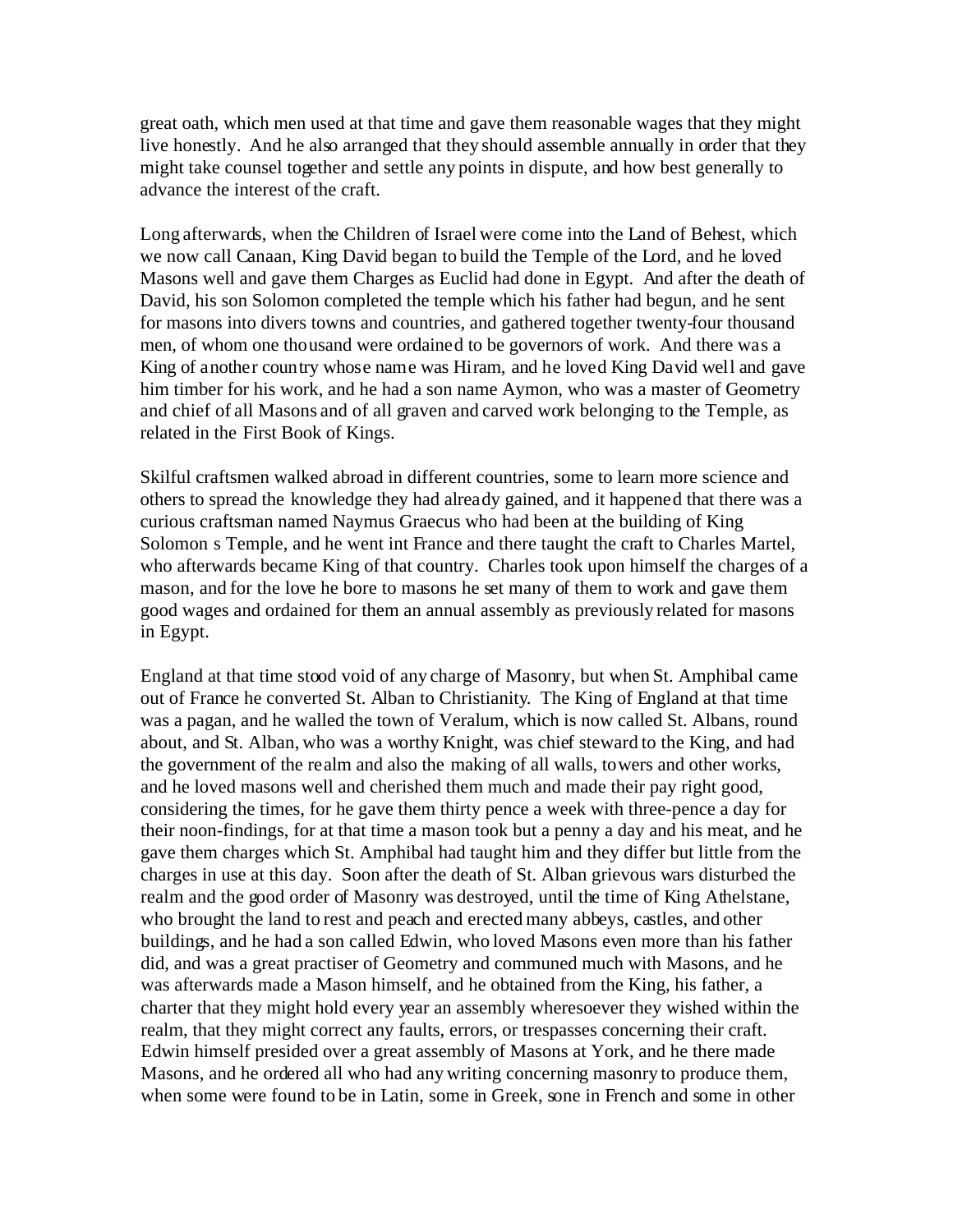languages; but the meanings were all one, and he caused a book to be made thereof telling how the craft was found, and he commanded that it should be read whenever any Mason should be made and that he should be given his charge.

Right worshipful masters and fellows who have been at divers assemblies from time to time since then have ordained and made other charges according to the necessities of the times, and these charges have been seen and perused by our late Sovereign Lord Henry VI and the Lords of the honourable Council who have approved them and agreed that they were good and reasonable. And the good rule of masonry obtains to this day, the charges being descended through the various channels described in the foregoing narrative.

The manner of taking the oath at the making of Masons:--

Tunc unus ex senioribus teneat librum et ille vel illi ponant manus supra librum tunc praecepta deberunt legi. [then one of the elders shall hold out a book and he or they (who are to be made masons) shall place his or their hands upon it and the following precepts shall be read].

 Every man that is a Mason take heed right wisely to these Charges, if you find yourselves guilty of any trespasses amend your errors against God, for it is a great peril to forswear yourselves upon a book.

As you will easily observe, this is a perfect farrago of nonsense so far as history and chronology are concerned. Nevertheless, it is not without interest of value; and I have myself in a paper on the Old Charges and the ritual read before the Q.C. Lodge in 1918, tried to develop a theory that it has served as a basis for our ritual, not only so far as the general run of our ceremonies is concerned but in many cases as to the actual verbiage.

## **Quatuor Coronati and Other Legends**

An examination of the legend will reveal that running through it are quite a number of subsidiary legends, which have been dealt with at various times by diligent students. I might specially mention the Naymus Graecus legend and the Prince Edwin legend which have been specially handled from time to time int he pages of A.Q.C.

And this, quite appropriately, brings me to the legend of the Quatuor Coronati itself. There are various accounts of this to be found in old MSS, but, so far as our purpose is concerned, we cannot do better than consult the Oration delivered at the Consecration of the Quatuor Coronati Lodge by the late Bro. The Rev. A.F. Woodford and the By-Laws of the same Lodge which embody the story as unfolded by the first Secretary, the late Br. G.W. Speth.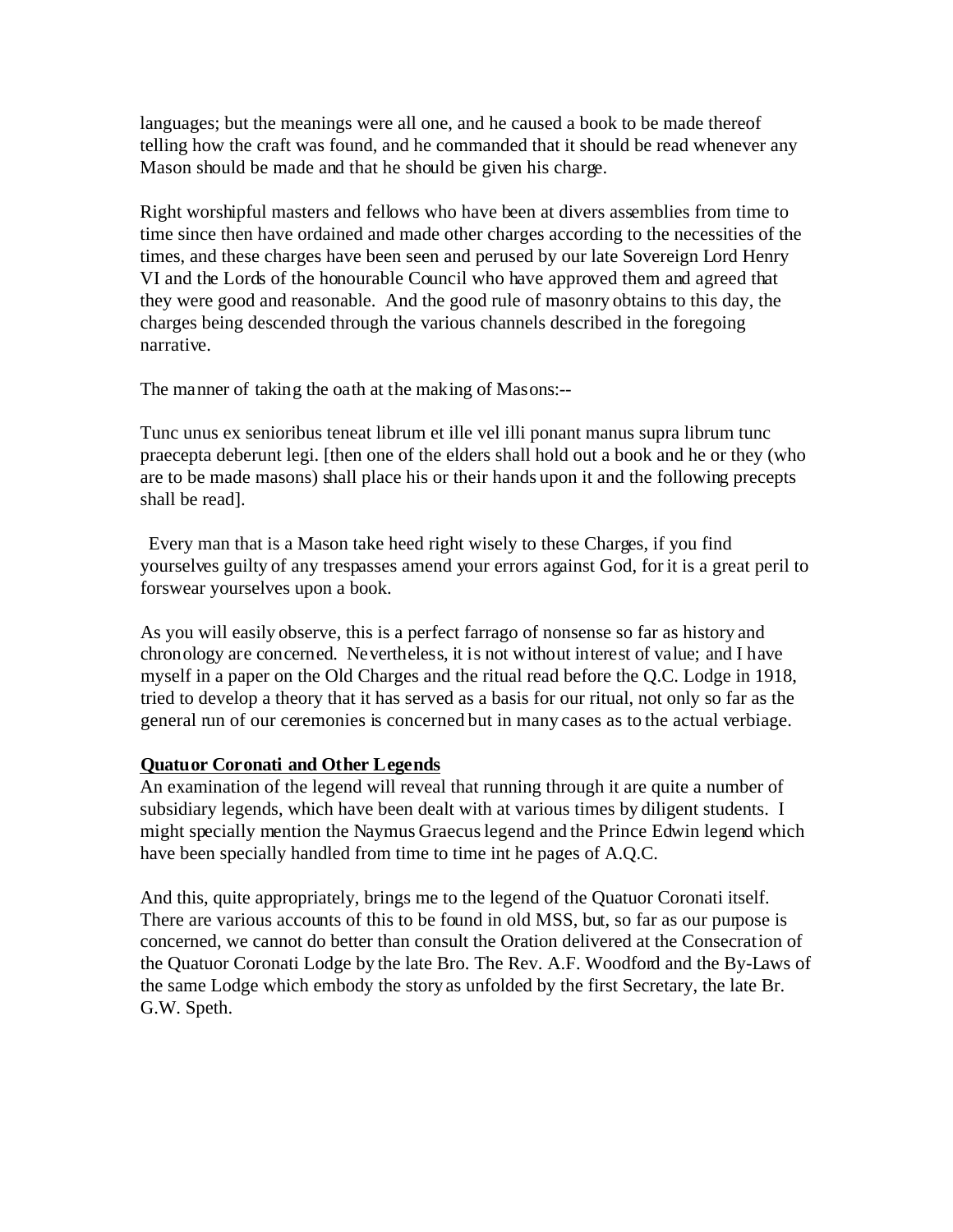It really seems, then, that the title Quatuor Coronati embraces two groups of Saints, one comprising five craftsmen and the other four soldiers in the roman army, who suffered martyrdom in the time of the Emperor Diocletian, and whose festival is now dated in the calendar of the Church of Rome on the  $8<sup>th</sup>$  November the day appropriately set aside for the installation meeting of the Lodge. The mason martyrs were named Cladius, Nicostratus, Symphoranius and Castorius, with an artisan, Simplicius; and the soldiers were Severus, Severianus, Carpophorus and Victorinus. The martyrdom of the first group has been assigned to A.D. 296 or 302, and of the second to 298 or 304. I need not delay you with details of their offences, nor the methods of their deaths. It is sufficient for our purpose that they suffered and died for their faith.

And, turning now to the question of the Mason-word, which may possibly lie within the compass of a paper of this kind, we know from a poem named The Muses Threnodie, by henry Adamson, M.A., published at Perth in 1638, that the word existed at least as early as that date, for, along with other significant allusions, we have the couplet:-

For we be Brethren of the Rosy Cross We have the Mason-word and second sight.

Again, in the year 1652 the Presbytery of Kelso sustained the action of the Rev. James Ainslie in becoming a Freemason declaring there was neither sinne nor scandale in that word meaing the Mason-word. It has been stated frequently that this word has been lost, and that we have now no idea what it was, but some students incline to the idea that the indications are sufficiently clear to enable us to form a very shrewd guess. Here I cannot be very explicit. I must only guardedly hint that it was a word of omnific power.

## **The Death of the Builder**

As to the Hiramic Legend the most important, perhaps, of all our legends it is only possible to say that there is no direct reference to it in the V.S.L. Nevertheless, Bro. The Rev. Morris Rosenbaum has endeavoured to shew in a paper, The Two Hirams, that although the death of the builder is not specifically mentioned in the Bible, there were really two Hirams father and son one of whom was the designer, or architect, of the building and the other the mere artificer who cast the pillars and vessels of brass. The former was dead by what means we can only guess when the latter completed the work.

In Ezekiel xxvii we have an account of the slaying of the Prince of Tyre, who has been suggested as the second of the G.Ms. at the building of the Temple, and again in I Kings, xii, 18, we read of the murder of Adoram, who is elsewhere referred to as Adonhiram, by the mob. I dare not in this mode of communication say more.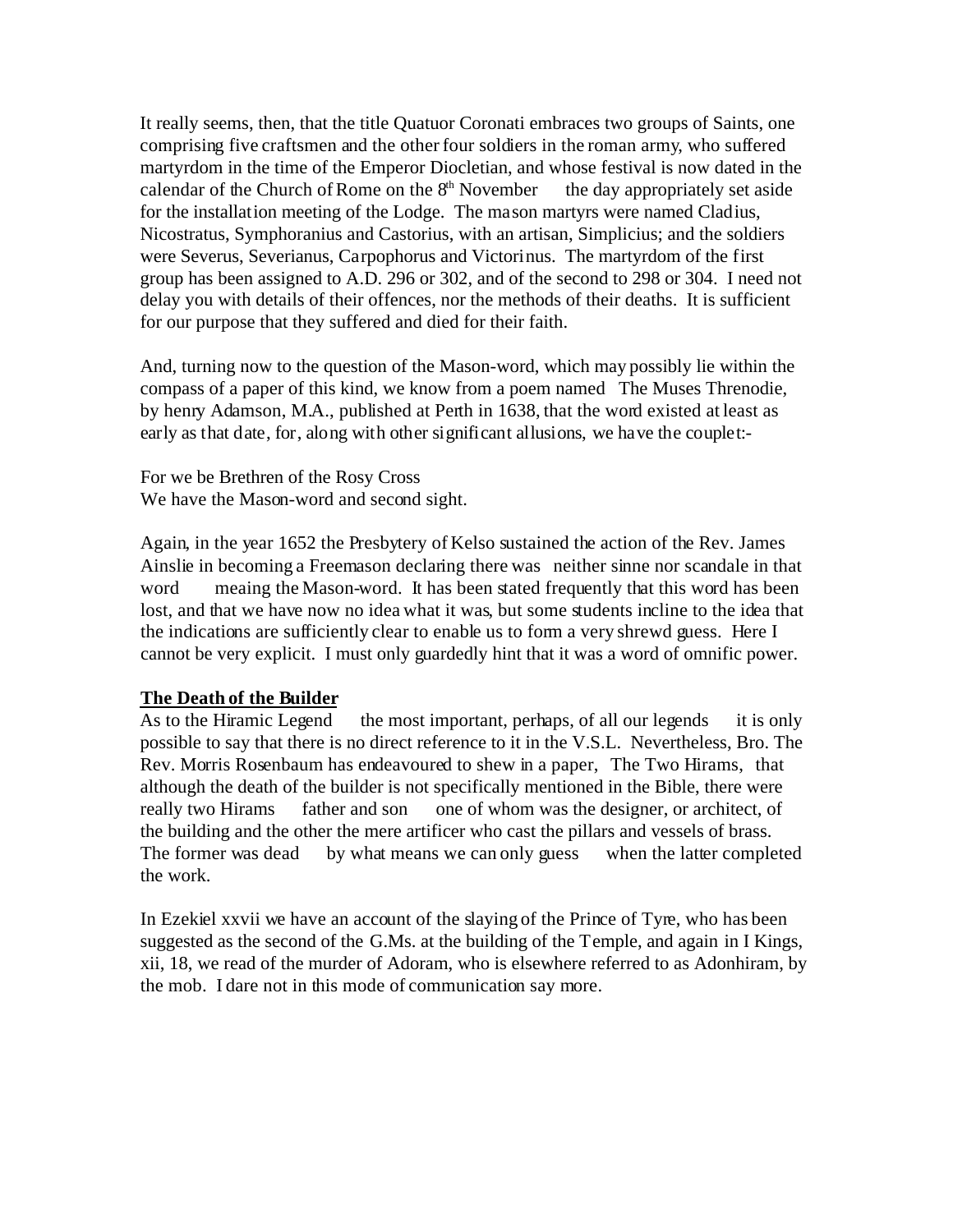Very significant concerning our third step in Freemasonry are two proper names to be found in I Chronicles ii, 49, and xii, 13, especially when studied in connection with the tables of proper names, not only in connection with the Genevan version of the Bible, but in some modern concordances. I should like to suggest that we continue to use in our workings, in view of this evidence, the old expression, the builder is smitten, in preference to the modern one the builder is slain.

I might here mention that corruptions of the words I am hinting at are to be found in early prints and writings, some of which may fairly be claimed as being of pre-Grand Lodge date.

This legend of the death of the builder is worth considering in connection with features in many notable buildings, the most important of which is perhaps that of the Prentice Pillar in Roslin Chapel, near Edinburgh. Here we have a story so closely approaching our own Hiramic Legend that we cannot help associating the two. Nor can we imagine that the story has been invented after the erection of the structure, for we have in addition to a subsidiary pillar known as the master s, carvings of the widow s head, the Mastermason s head and the Apprentice s head with the wound on the forehead. Other examples may be found in the Apprentice bracket at Gloucester, the fine wheel window at Lincoln and several others, all involving the same general idea the death of the master-mason, or chief builder, or the apprentice of skill, who certainly technically died as an apprentice to rise as a master of his craft. Nor, I think, should we neglect the attitudes of certain carved figures of which I shall now only particularise a boss on the vaulting under the parvice at Peterborough.

## **Benhadad s Escape**

In I Kings, xx, we have an account of the defeat of Benhadad, King of Syria, by Ahab, King of Israel, when the former was taken captive and would in the ordinary course of events have been put to death, but intercessions occurred with favourable results for we read: So they girded sackcloth on their loins and put ropes on their heads and came to the King of israel and said. They servant Banhadad saith, I pray thee let me live. And he said - IS he yet alive? He IS my brother. Now the men did diligently observe whether ANYTHING WOULD COME from him and did hastily catch IT: and they said Thy brother Benhadad.

It would, of course, be going too far to suggest that we have here an example of a masonic sign having saved a man s life, but for what the incident is worth I think it worthwhile placing it on record in this paper on legends.

Before drawing to a conclusion, I might class as legends the various subterfuges adopted by Brethren to conceal their lack of Masonic Knowledge. Many of these have been brought to my notice. A well-known brother asked me about certain peculiar characters on the Third Degree T.B. He was told by P.Ms. that he could not have any explanation until he had reached the chair. After his installation he was fobbed off with the excuse that the explanation could only be given to R.A. masons, and them, when he had attained